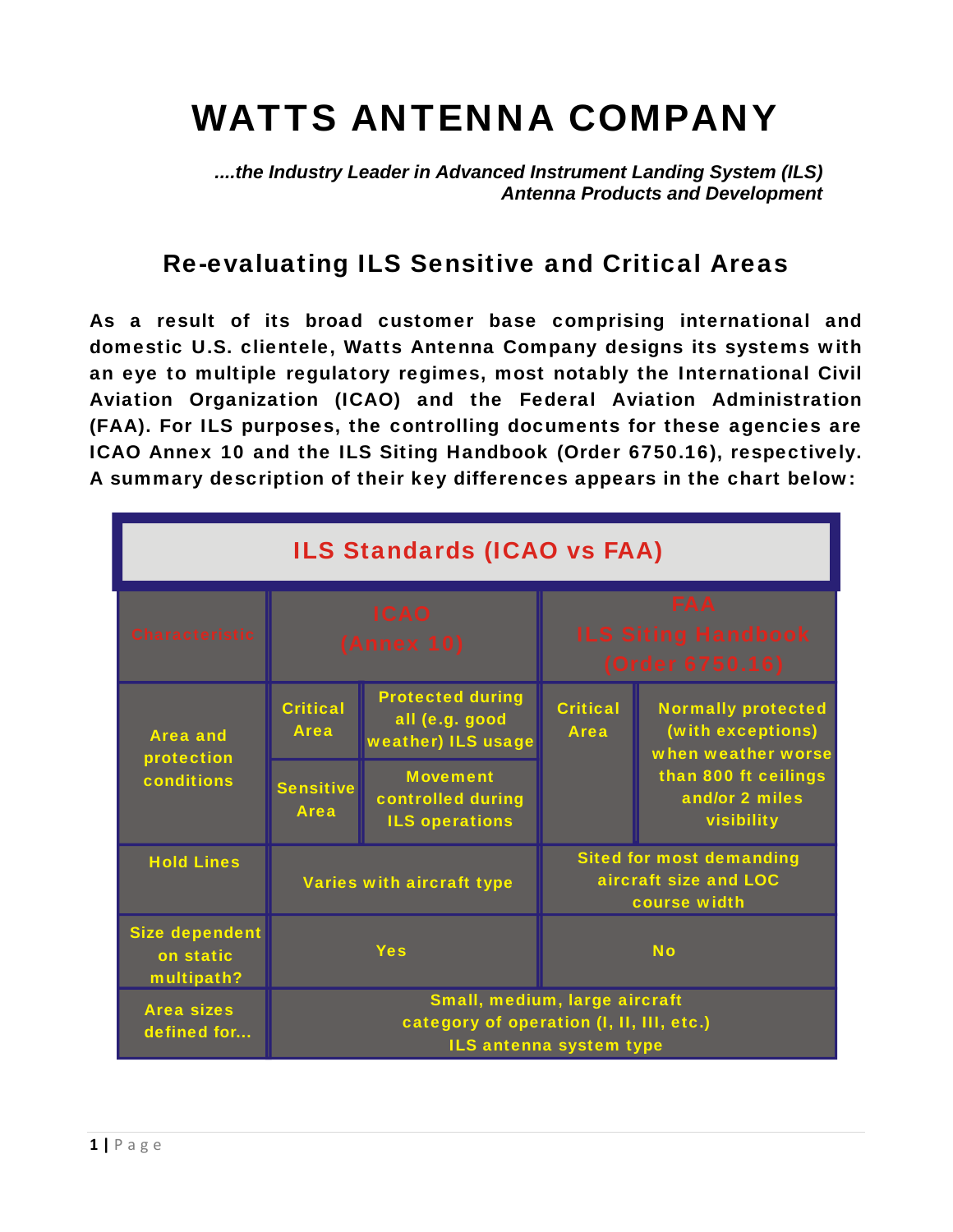Immediately, two important differences become apparent. One, the FAA does not recognize a sensitive area (unlike ICAO) and two, the FAA does not consider static multipath when calculating an airport's critical area. (As cited on the above chart, critical area boundaries are identified by painted markings and lighted signs called *hold lines*.)

[Note: While we're defining terms, another source of confusion is the seeming interchangeability of the terms glide slope and glide path. The FAA defines the glide path as that portion of the glide slope which intersects the localizer. Watts Antenna Company named its [MODEL GP-5A](http://wattsantenna.com/GP5A.htm)  [DIRECTIONAL IMAGE GLIDE PATH ANTENNA](http://wattsantenna.com/GP5A.htm) with the full intent of stressing this distinction.]

ICAO defines critical and sensitive areas this way:

Critical Area (CA) -- "…an area of defined dimensions…where vehicles, including aircraft, are excluded during all ILS operations."

Sensitive Area (SA) -- "…area beyond the critical area where the parking and/or movement of vehicles, including aircraft, is controlled to prevent the possibility of unacceptable interference…during ILS operations. The SA is protected …[from objects] … outside the CA but still normally within the airfield boundary."

As Watts Antenna Company stated years ago in its [TECHNICAL SUMMARY:](http://www.wattsantenna.com/Publications/TechnicalSummaryTS9800-1CriticalAreaSensitiveAreaStaticReflectionSourcesSeptember1998.pdf)  [WA-TS 98.001](http://www.wattsantenna.com/Publications/TechnicalSummaryTS9800-1CriticalAreaSensitiveAreaStaticReflectionSourcesSeptember1998.pdf):

"One cannot consider the size of the critical area without first considering the magnitude of the guidance signal error produced by static sources of reflection in the airport environment…ICAO Annex 10 defines the requirements for considering the impact of the static errors in defining the critical and sensitive areas. The formula, with variables redefined here for clarity, involves the root-sum-square of the errors produced by static sources and those produced by ground operations.

Allowable Remaining Error  $\,$  =  $\bf V$  Category Tolerance $^2$ - Existing Static Error  $^2$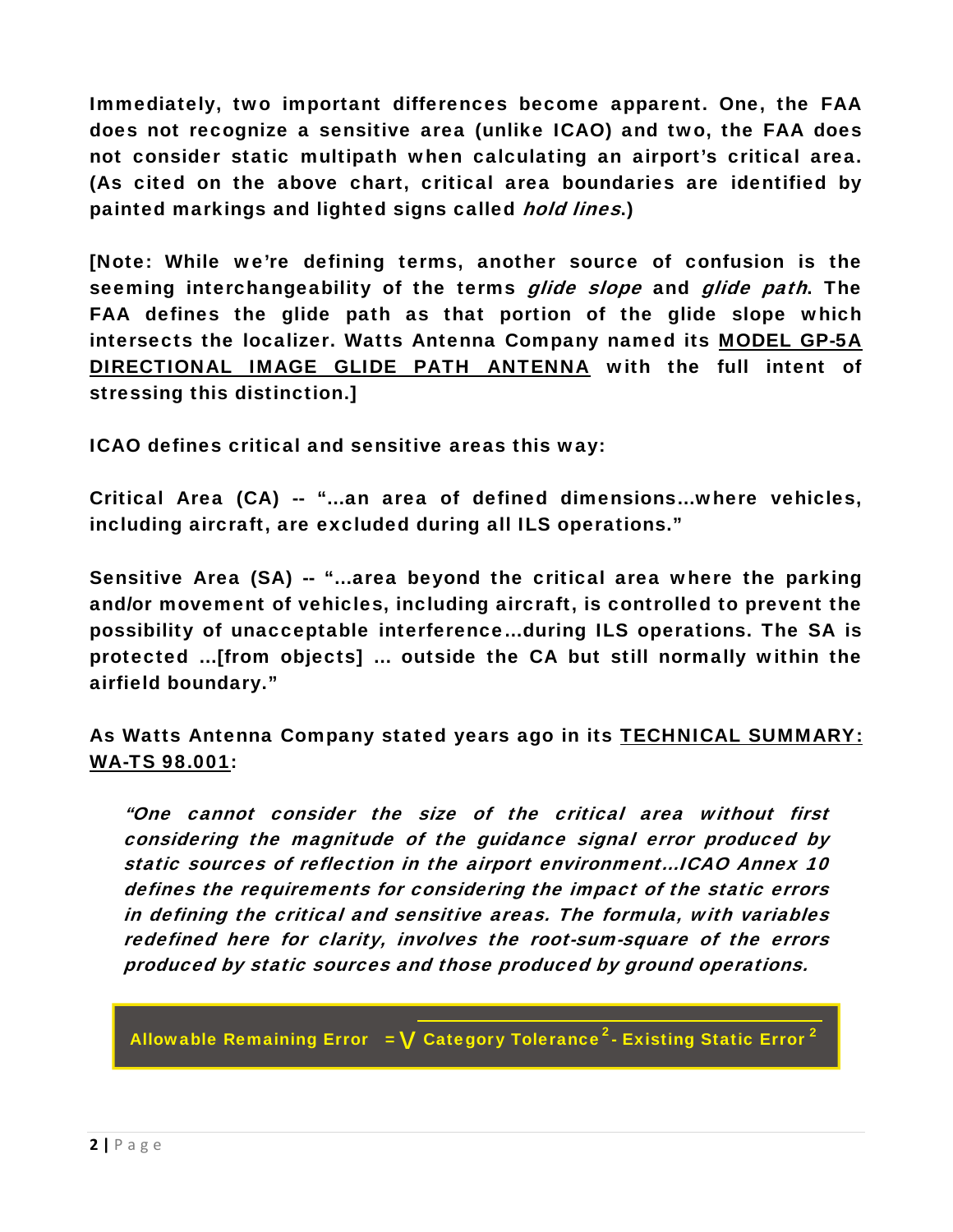The square root of the sum of the squares (RSS) is deemed valid for an ILS analysis because ICAO is attempting to calculate an aggregate tolerance for the combined effects of dynamic multipath (stated in the equation above as Allowable Remaining Error) and static multipath (stated above as Existing Static Error.) The composite accuracy is not merely the arithmetic average of the accuracies (or uncertainties), nor will it simply be the sum of them. ICAO defines the protected area based on the Allowable Remaining Error. Of course, another way to state this equation is in the inverse or traditional root-sum-square form. Moreover this ICAO formulation is conservative by design. As we pointed out later in the above referenced document…

The root-sum-square method is deemed justified by ICAO because it is not likely that the errors, static and dynamic, will be received by an aircraft on approach in an in-phase condition and that the errors should not be simply added. Although this may not be likely, it is entirely possible. However, application of a formula involving a simple summation would place unrealistic constraints on ground operations and would require vast protected zones.

Another implication of the RSS method can best be described as a zerosum effect, that is, static objects causing large course bends leave less margin for dynamic multipath. Another way of expressing this is that a pick-up of tolerance from one allows tolerance degradation from the other. Percentage of tolerances are typically expressed in >25%, >50%, >75% and >100%.

ICAO recommends combining static and dynamic multipath using the RSS method: "If the course structure is already marginal due to static multipath effects, less additional interference will cause an unacceptable signal. In such cases a larger-size sensitive area may have to be recognized." The FAA's practice is to define critical area sizes at 100% of tolerance, ignoring any static multipath.

Modeling dynamic multipath is a complex, multivariate science. This is due to the almost limitless permutations that can contribute to the phenomenon. Since taxiing and temporarily parked aircraft are the dominant source of dynamic ILS guidance degradation, no two configurations are ever identical. The virtually infinite multipath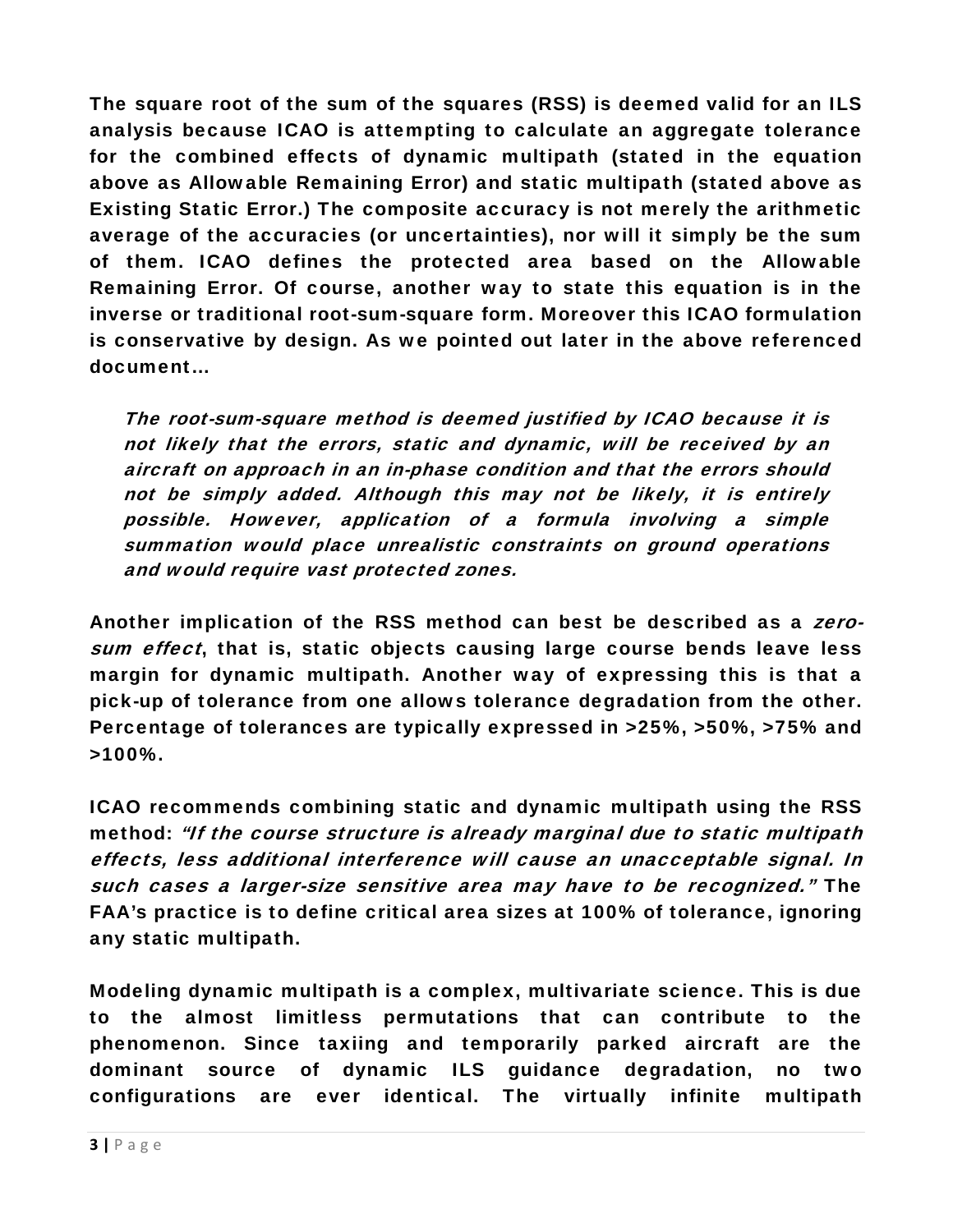configurations argue for conservative or worst-case regulatory and design scenarios.

In the U.S., critical areas are operationally managed by the Air Traffic Controllers (ATC) subject to three key exceptions:

• Good weather exception: Less than 800 feet ceiling and/or visibility less than 2 miles

## except for…

- Preceding aircraft exception: A preceding arriving aircraft on the same or another runway that passes over or through the area while landing or exiting the runway.
- Departing aircraft exception: A preceding departing aircraft or missed approach on the same or another runway that passes through or over the area.

Really, the weather exception is a sixties-era anachronism as it dates back to a time when:

- Aircraft were smaller ("big" was B-707),
- Category II and III operations were relatively rare
- Autoland operations weren't yet available
- Airports were less congested

As a result of these three exceptions, the inner portion of the U.S. critical area, for which ICAO restricts aircraft for all ILS operations, is left comparatively unprotected.

Additionally, current FAA US CA/SA boundaries are defined on the basis of the largest aircraft expected at the airport as well as a three-degree course width, regardless of runway length. The techniques impose additional burdens on airport capacity as a single set of hold lines (for the largest aircraft) are used.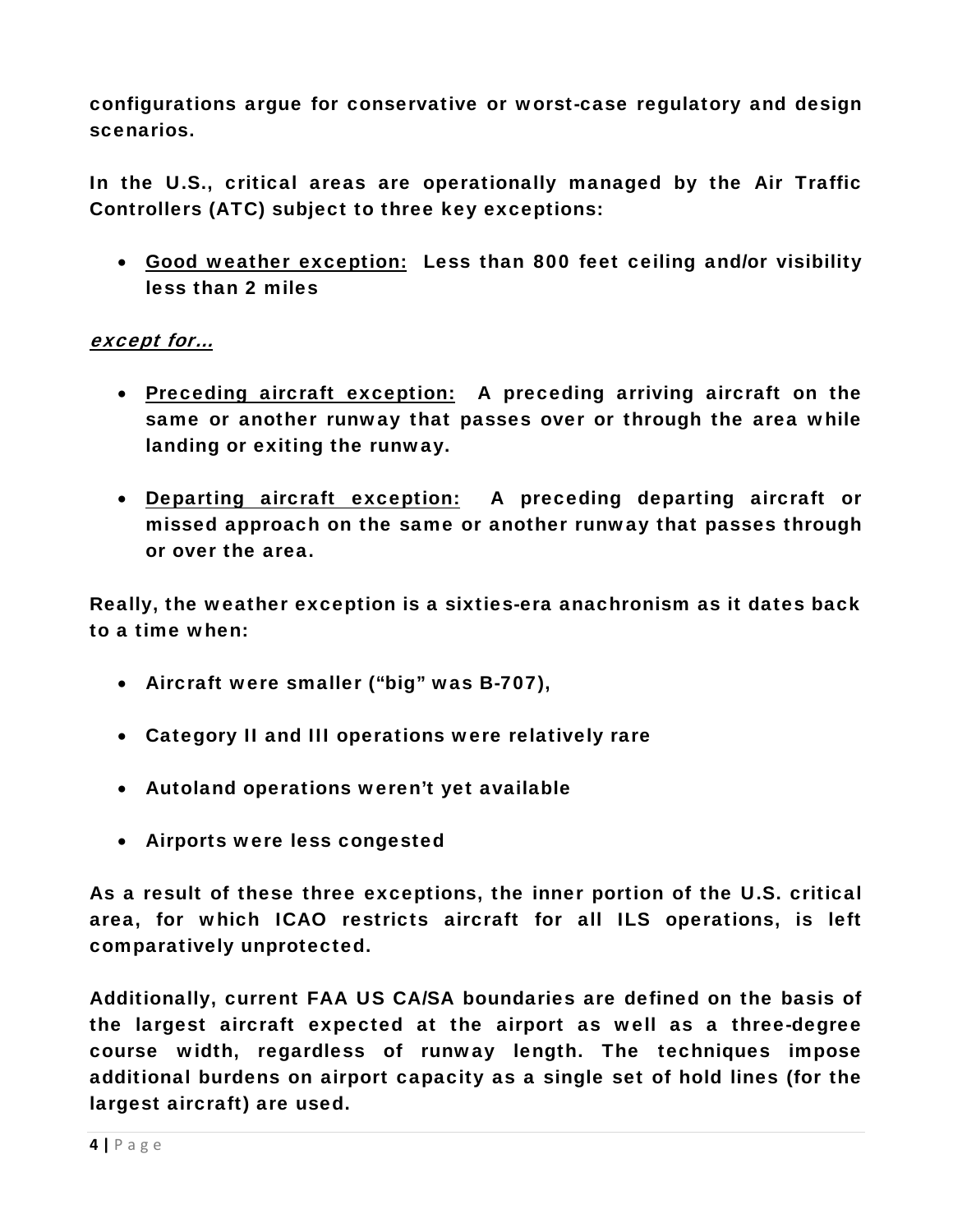There's a common misconception among laymen that low-visibility weather contributes directly to air-flight delay as a result of degraded visibility or hazardous runway conditions. This is not the case. To the extent that Instrument Flight Rules (IFR) apply, Visual Flight Rules (VFR) are abandoned and Low Visibility Procedures (LVP) go into effect. Strictly speaking then, the delay is not due to weather per se, but rather the aircraft having to await landing guidance from an ILS or comparable precision landing system. It should be noted that, due to Transponder Landing Systems (TLS) requiring only one plane per approach, an even greater delay factor is imposed on runway assets.

LVP presents the single largest limiting factor on runway capacity. In fact a common rule-of-thumb is that LVP can account for a fifty percent reduction in runway capacity. Needless to say any steps that can be taken to reduce ILS' 'overhead' on runway capacity are welcome, particularly in an environment where increased passenger miles are expected to outpace capacity and efficiency enhancements for years to come. One way to optimize ILS performance and limit LVP-related degradation is to reduce the required size of the sensitive area. The benefits are clear:

- For an aircraft awaiting clearance to land, it means reduced waiting periods to ensure that the critical and sensitive area requirements are met.
- For the aircraft awaiting take-off clearance it means that the pilot can position the aircraft closer to the runway threshold and that minimal delay can be expected.
- For the controller this means they can position aircraft awaiting take-off closer to the runway and landing aircraft must go a shorter distance before clearance can be given to the next aircraft in the sequence.

A re-evaluation of ILS sensitive areas has taken on increased urgency with the advent of newer, larger aircraft such as the Airbus A-380. A cursory review of aircraft tail heights (in the chart below) clearly shows the A-380's potential for producing material effects on dynamic multipath phenomena and sensitive area requirements. A-380 hangars will also affect static multipath analyses.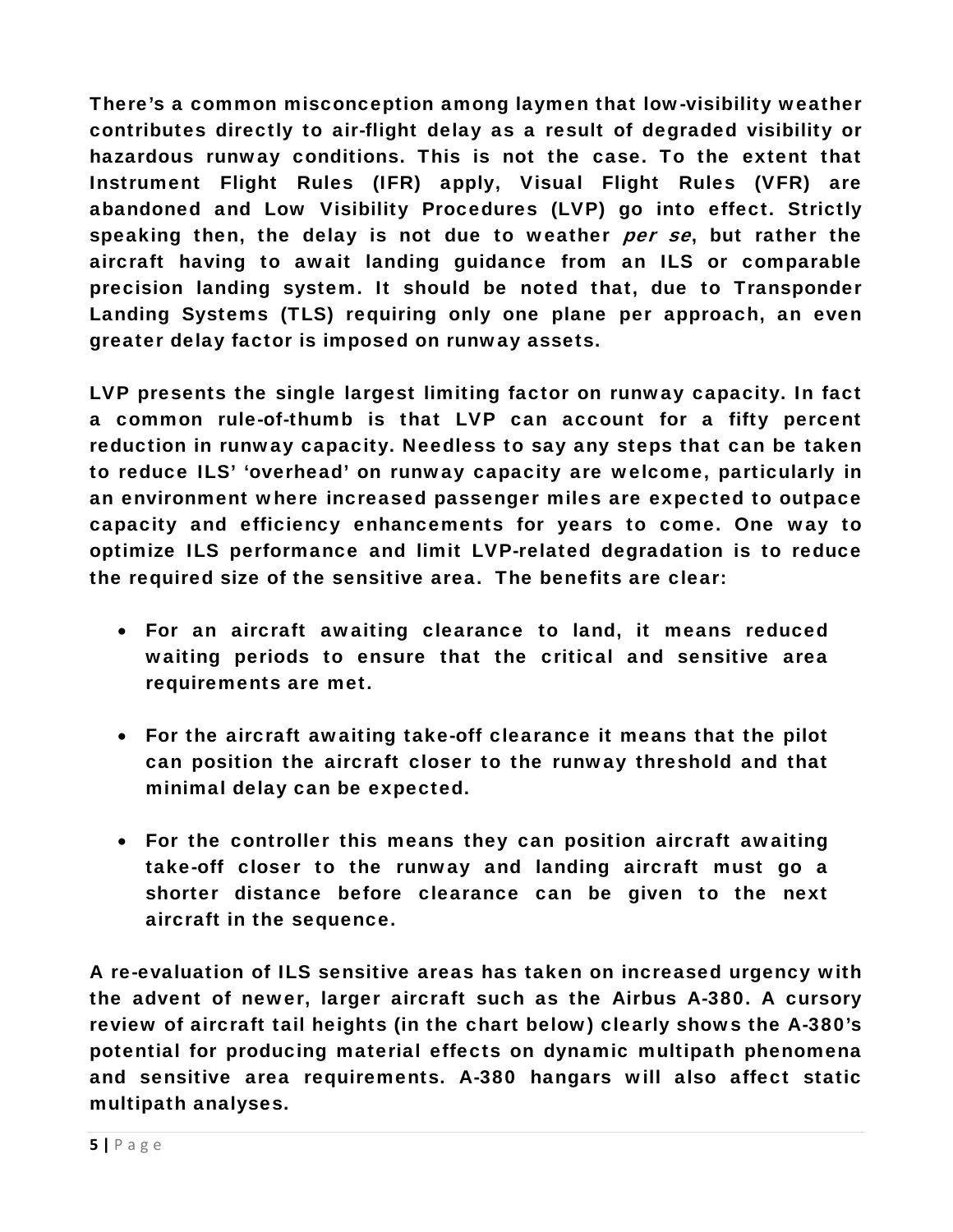| <b>ICAO Aircraft Classifications</b> |                                                   |                                                |               |  |  |
|--------------------------------------|---------------------------------------------------|------------------------------------------------|---------------|--|--|
| <b>Aircraft</b>                      | <b>Tail</b><br><b>Height</b><br>(f <sup>t</sup> ) | <b>Fuselage</b><br>Length<br>(f <sup>t</sup> ) | <b>Class</b>  |  |  |
| <b>B-737</b>                         | 36.5                                              | 109.6                                          | <b>Medium</b> |  |  |
| <b>B-747</b>                         | 63.7                                              | 231.8                                          | <b>Large</b>  |  |  |
| <b>B-757</b>                         | 44.5                                              | 155.3                                          | Large         |  |  |
| <b>B-767</b>                         | 52.0                                              | 159.2                                          | Large         |  |  |
| <b>B-777</b>                         | 60.8                                              | 209.8                                          | Large         |  |  |
| A-320                                | 38.7                                              | 123.3                                          | Large         |  |  |
| A-330                                | 58.7                                              | 193.8                                          | <b>Large</b>  |  |  |
| A-380                                | 84.0                                              | 239.9                                          | Large         |  |  |

The diagram below further serves to illustrate the dimensional variations between a 747-400 and an A380-800. Again, one should pay particular attention to the tail height differentials.



As a 2004 Obstacle Clearing Panel put it, in relation to the Paris Charlesde-Gaulle Airport (CDG):

 "Because the A380 geometric characteristics slightly exceed the current reference aircraft (i.e. the 747-400), the size of the sensitive area should be assessed on a case by-case basis taking into account specific aerodrome layout, antenna characteristics and traffic density."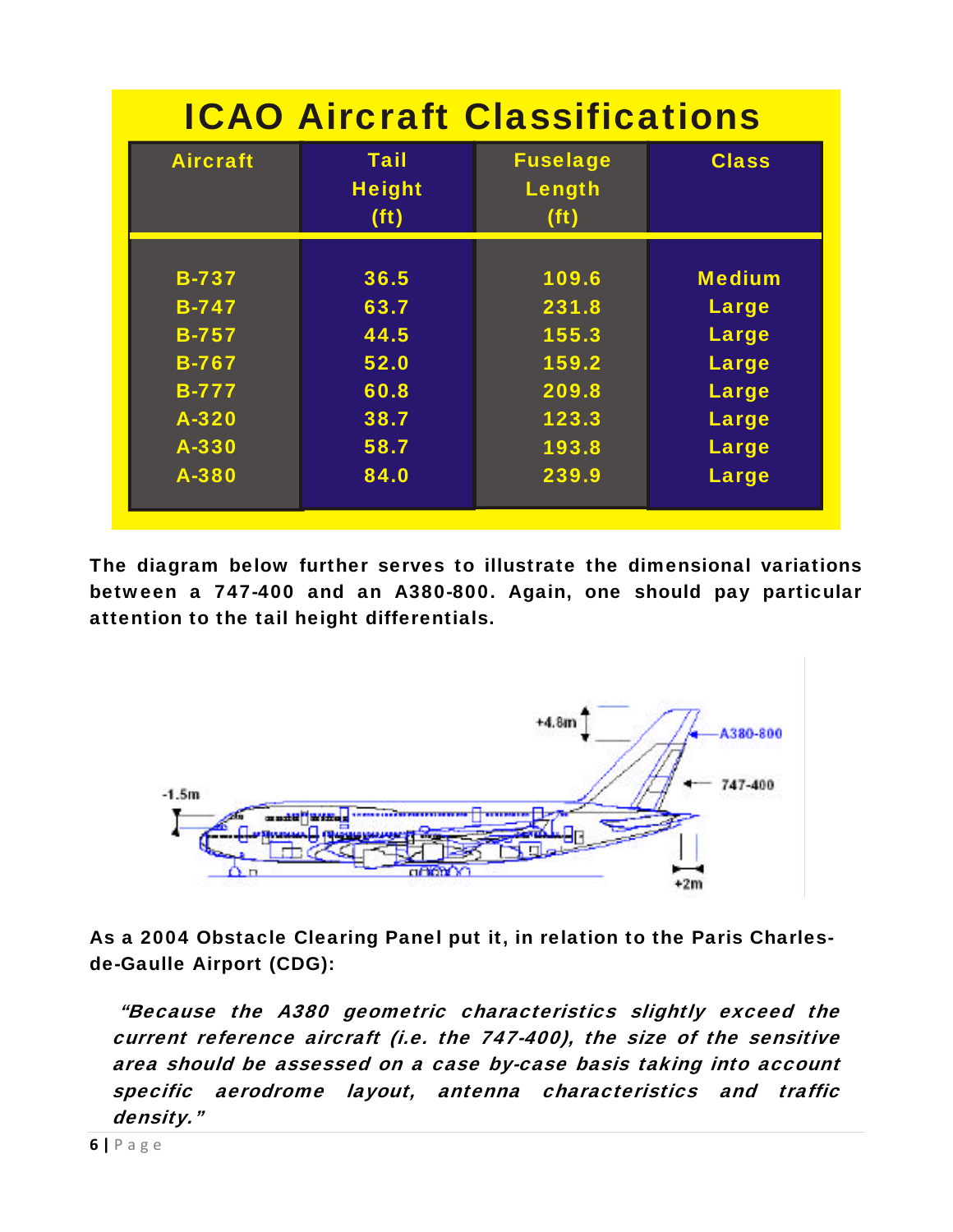

With respect to Watts Antenna Company's **[MODEL GP-5A DIRECTIONAL](http://www.wattsantenna.com/GP5A.htm)  [IMAGE GLIDE PATH ANTENNA,](http://www.wattsantenna.com/GP5A.htm)** the graph (above) shows a radiation pattern comparison of the GP-5A with the FA-8976 (FAA standard for 25 years) and the Kathrein antenna (International antenna used for 25 years). The radiation pattern shows why the GP-5A is a game-changing performer. Notice that the area in the plus direction is on the tower side of the runway where aircraft would taxi. The reduced RF level there allows the aircraft to pass the tower and taxi the length of the taxiway. Also notice that the RF pattern of the GP-5A is steered toward the approaching aircraft azimuth so that a stronger direct signal is received to reject any potential multipath. The influence of multi-path is a direct to reflected signal ratio so a double benefit is gained.

The following chart shows the FA-8976 with a 747 parallel to the runway with the tail towards the tower (CAT III tolerances). M-Array tower at 400 feet offset.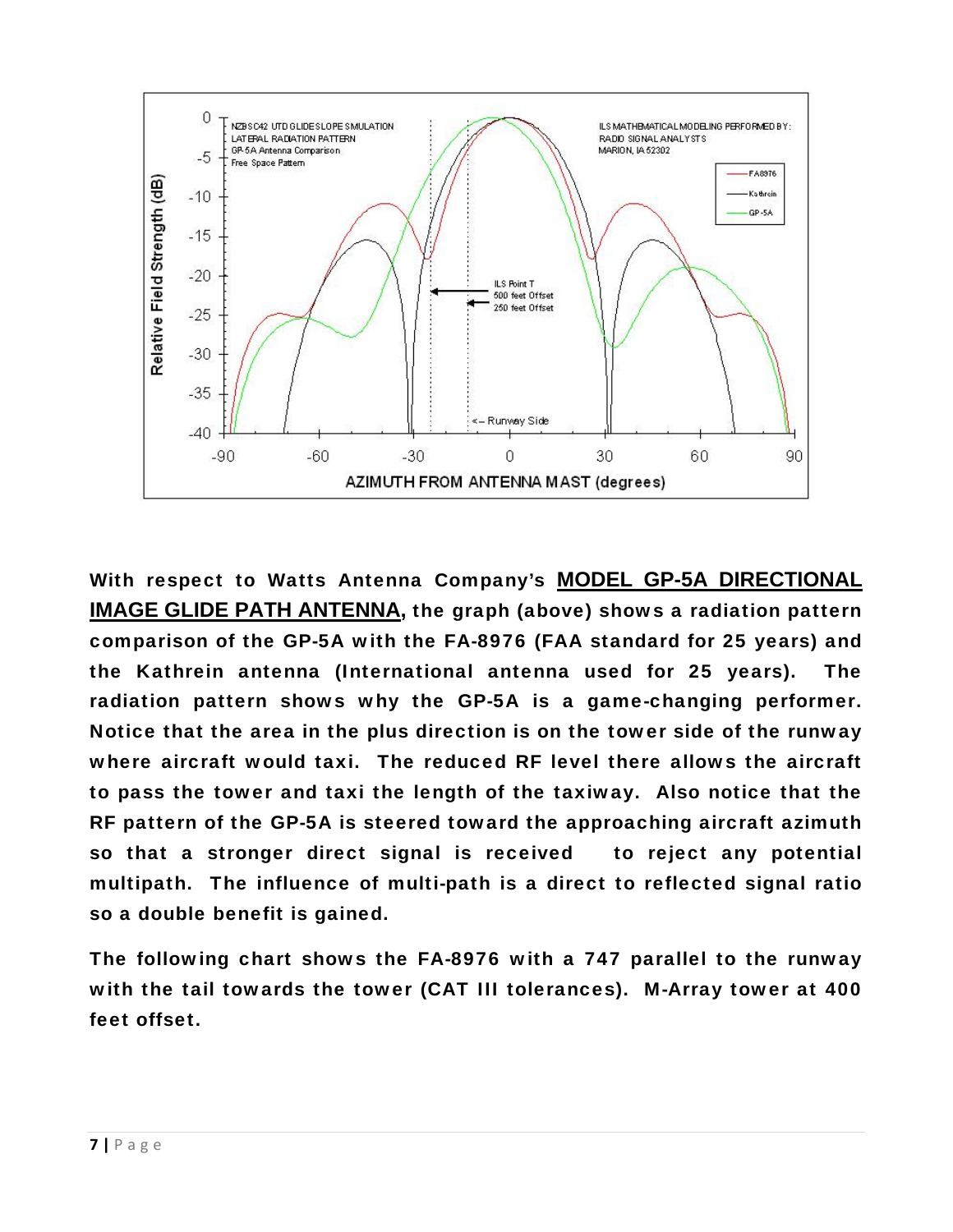

The chart just above shows the Kathrein Antenna with a 747 parallel to the runway with the tail towards the tower (CAT III tolerances). M-Array tower at 400 feet offset.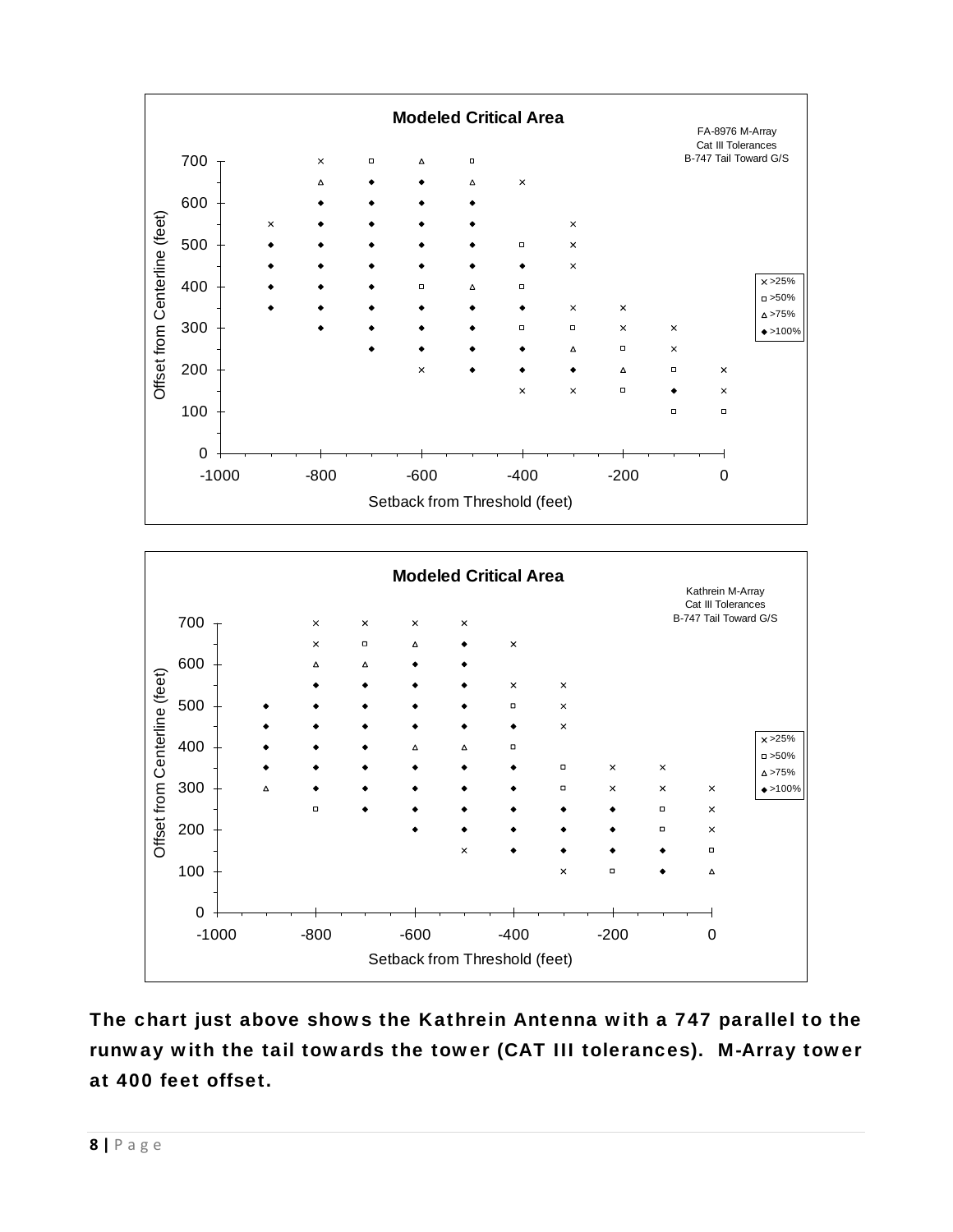

In the chart just above we have the Watts GP-5A with a 747 parallel to the runway with the tail towards the tower (CAT III tolerances). M-Array tower at 400 feet offset.

The other three plots are industry recognized critical area plots where a 747 class aircraft is mathematically simulated at various locations around an m-array tower displaced 400 feet from the centerline. The bold cross symbol represents the locations that are 100 percent or more of the allowable tolerance. Both the Kathrein and the FA 8976 have 100 percent marks at 650 feet which is 250 feet beyond the tower offset. This is why the aircraft cannot pass by without producing out-of-tolerance multipath with the existing tower systems. A 747 would have to pass by at 300 feet from the tower.

The GP-5A (pictured right) has the last 100 percent mark at 500 feet which is only 100 feet from the tower. The aircraft would pass by the tower at 150 feet and, considering the approximately 211 foot wingspan, would allow a mere 35 feet tower-to-wing separation which is